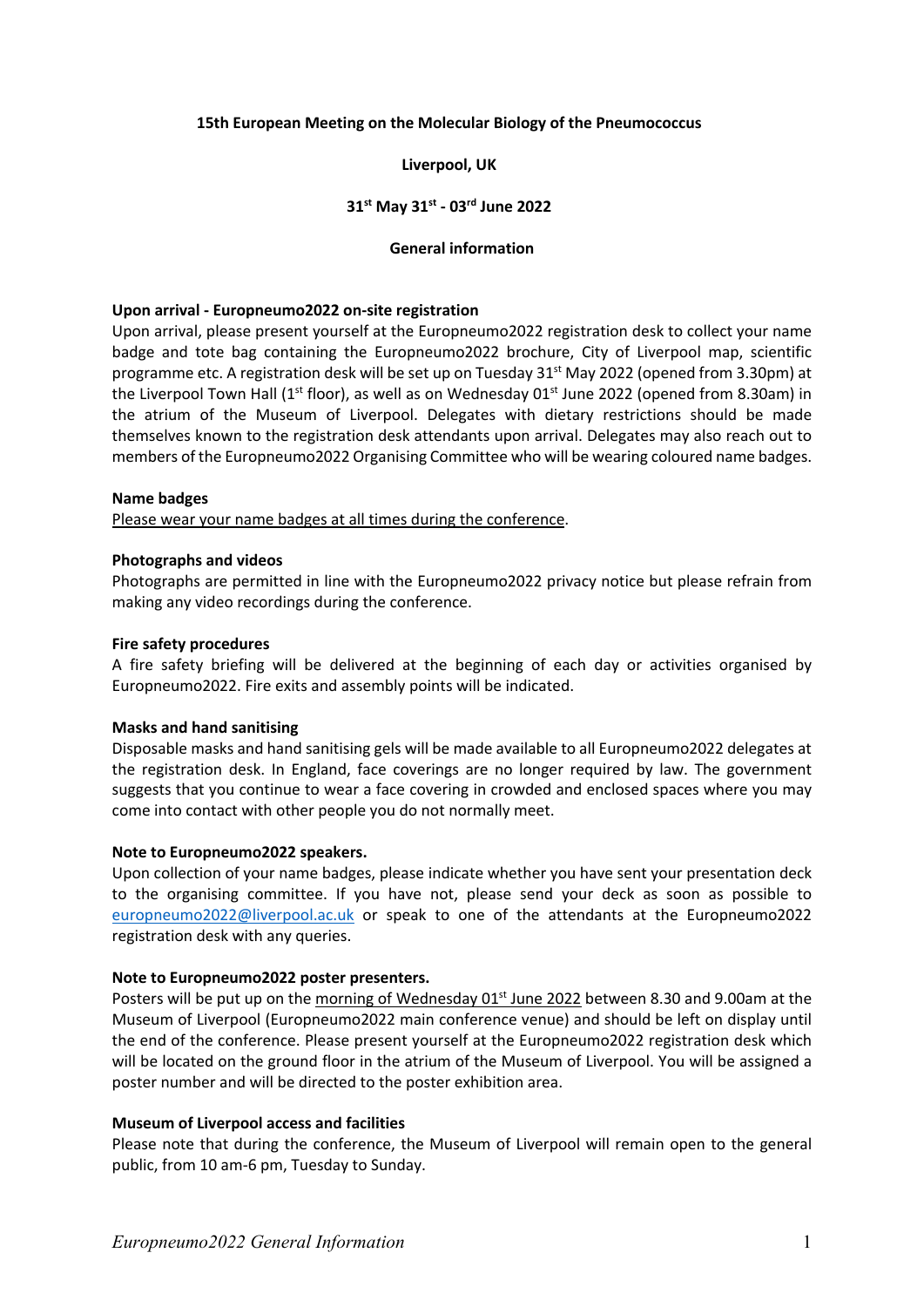# **General Information desk**

The Museum of Liverpool information desk is located in the atrium on the ground floor. Museum of Liverpool staff will be happy to help with any questions you may have regarding their facilities.

# **Toilets**

There are toilets on all floors and they are all accessible to wheelchair users. Gender neutral toilets are available on the first floor.

# **Lifts**

There are two lifts to all floors.

# **Cloakroom**

Coat/clothing rails and luggage storage will be made available to Europneumo2022 delegates– please ask at the Europneumo2022 registration desk or contact members of the Organising Committee.

There are also lockers on the ground floor of the Museum of Liverpool. There is a £5 payment for lockers, card only payments, with a £3 refund on return of the wristband. Please speak to the Museum of Liverpool staff members at the General Information Desk.

## **Café and shop**

There is a shop on the ground floor, open from 10am-4pm Tuesdays to Sundays.

**Prayer room**

There is a prayer room available on the first floor.

## **Directions to Europneumo2022 venues and map** *(see page 5):*

All the Europneumo2022 venues are located in Liverpool City Centre within less than 10-minute walk from each other. There are a total of 4 venues:

• **Liverpool Town Hall (see map on page 5, arrow no. 1) – Opening Ceremony** Address: Town Hall, High St, Liverpool L2 3SW What Three words: vast.feed.rear

• **Museum of Liverpool (see map on page 5, arrow no. 2) – Main Venue** Address: Pier Head, Mann Island, Liverpool, L3 1DG What Three words: scores.hears.counts

• **Oh Me Oh My Restaurant (see map on page 5, arrow no. 3) – Gala Dinner** Address: West Africa House, 25 Water St, Liverpool L2 0RG What Three words: lifted.vivid.organ

• **Mersey Ferries (see map on page 5, arrow no. 4) – River Explorer Cruise** Address: Pier Head, George Parade, Liverpool L3 1DP What Three words: remind.delay.stuck

Our **Europneumo2022 Gala dinner** will start at 7.30pm, and food will be served at 7.45pm. We ask that all Europneumo2022 delegates attending the dinner arrive at the venue at 7.00pm. Delegates with dietary restrictions should make themselves known upon registration or present themselves to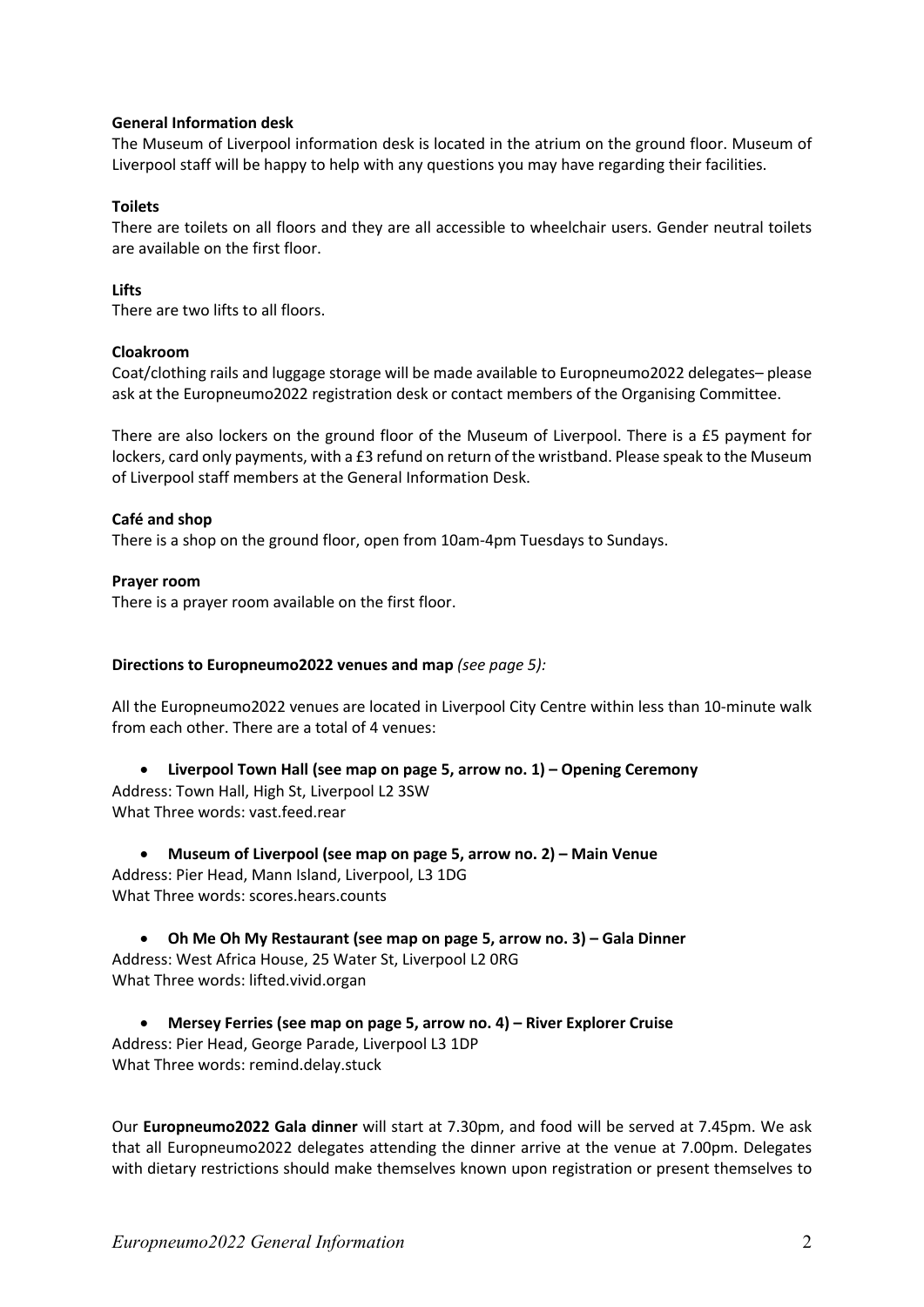a member of the organising committee upon arrival at the restaurant. The event will run until about midnight.

**The River Explorer Cruise** will be hosted by Mersey Ferries and will take place aboard The SnowDrop Dazzle Ferry charter. We ask that all Europneumo2022 delegates attending the trip arrive at the docking site (Pier Head, George Parade) at 7.00pm to start boarding. A safety briefing will be delivered shortly after boarding. The duration of the River Explorer Cruise is approximately 90 minutes.

## **Social media**

Feel free to share your thoughts on twitter about the conference using #Europneumo2022

## **UK's national emergency phone numbers**

999 and 112 are the national emergency response services in the UK. 112 is the pan-European equivalent to 999 and can also be used in the UK.

## **Directions from Liverpool John Lennon International Airport** à **Liverpool City Centre:**

Liverpool John Lennon is located to the South of the City and is approximately 7 km away from the Liverpool City Centre. Buses run to the city centre from the airport, via Liverpool South Parkway rail station. There is also a taxi rank just outside the terminal. Fares cost approx. £18-20 to city centre.

Below is a summary of the bus services currently operating between the Liverpool John Lennon International Airport and Liverpool One Bus Station located in the city centre:

| <b>Service</b> | <b>Bus route</b>                                                                                                                                                   |
|----------------|--------------------------------------------------------------------------------------------------------------------------------------------------------------------|
| 500            | Airport - Liverpool One Bus Station - Great Charlotte Street (for Lime St Rail Station) - Airport<br>30 mins to the City Centre, every 30 minutes, 4am to midnight |
| 80A            | Airport - Liverpool South Parkway - Liverpool One Bus Station<br>Approximately every 20 minutes                                                                    |
| 82A            | Murdishaw - Runcorn - Widnes - Airport - Liverpool One Bus Station<br>Approximately every 30 minutes                                                               |
| 86A            | Airport - Liverpool South Parkway - Liverpool One Bus Station<br>Approximately every 20 minutes                                                                    |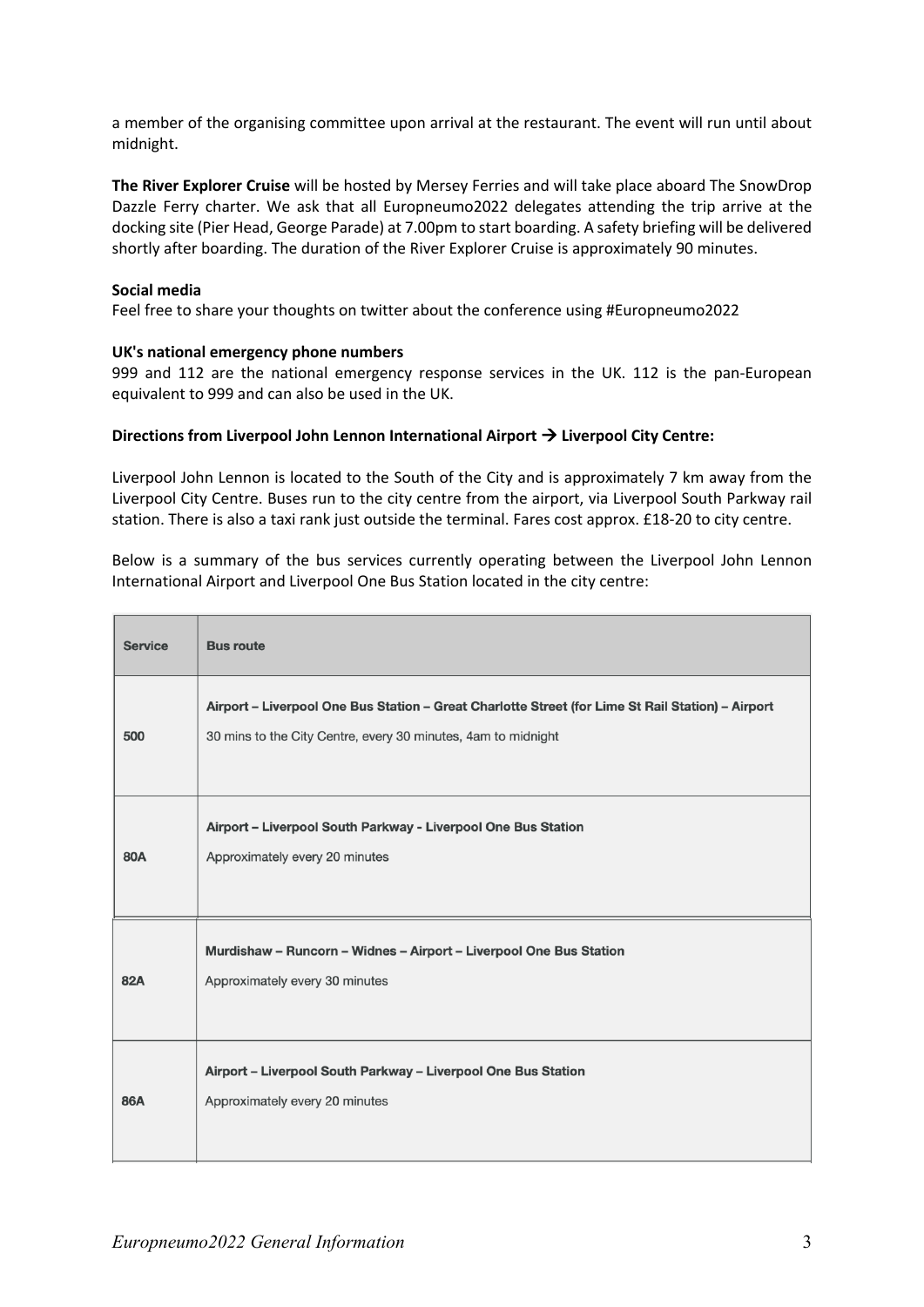# **Directions from Manchester International Airport** à **Liverpool City Centre:**

By Train: It takes an average of 1h 15m to travel from Manchester Airport to Liverpool Lime Street by train, over a distance of around 29 miles (47 km). The trains are operated by Transpennine Express: https://www.thetrainline.com/train-companies/transpennine-express.

By Bus: Coach services operate daily from the Manchester Airport Station. **National Express** is the UK's largest operator of scheduled coach services – and operates direct services to and from Manchester Airport: https://www.nationalexpress.com/en/help/tickets.

# **Directions from Liverpool Lime Street station** à **Liverpool Town Hall (Liverpool) with public transport:**

The following transport lines have routes that pass near Liverpool Town Hall:

- By Bus: From Lime Street Train Station, go to Queens Square bus station (0.2 mile) and take one of the following bus lines: 10A, 432, 437, 472, 500, 58A
- By Train: Board on MERSEYRAIL train from Liverpool Lime Street Low Level and head to James Street Station (3-min journey, about £3 single journey)
- By Foot: The distance between Liverpool Lime street station and Liverpool Town Hall is about 0.6 mile, approximately 12-15 min walk. We recommend walking.

Distance from Liverpool Town Hall to the Museum of Liverpool: 0.5 mile, 8-10 walk Distance from the Museum of Liverpool to Oh Me Oh My: 0.2 mile, 5-6 min walk Distance from the Museum of Liverpool to Mersey Ferries: 0.1 mile, 2min walk

For any enquiries, please email europneumo2022@liverpool.ac.uk or ask at the Europneumo2022 registration desk.